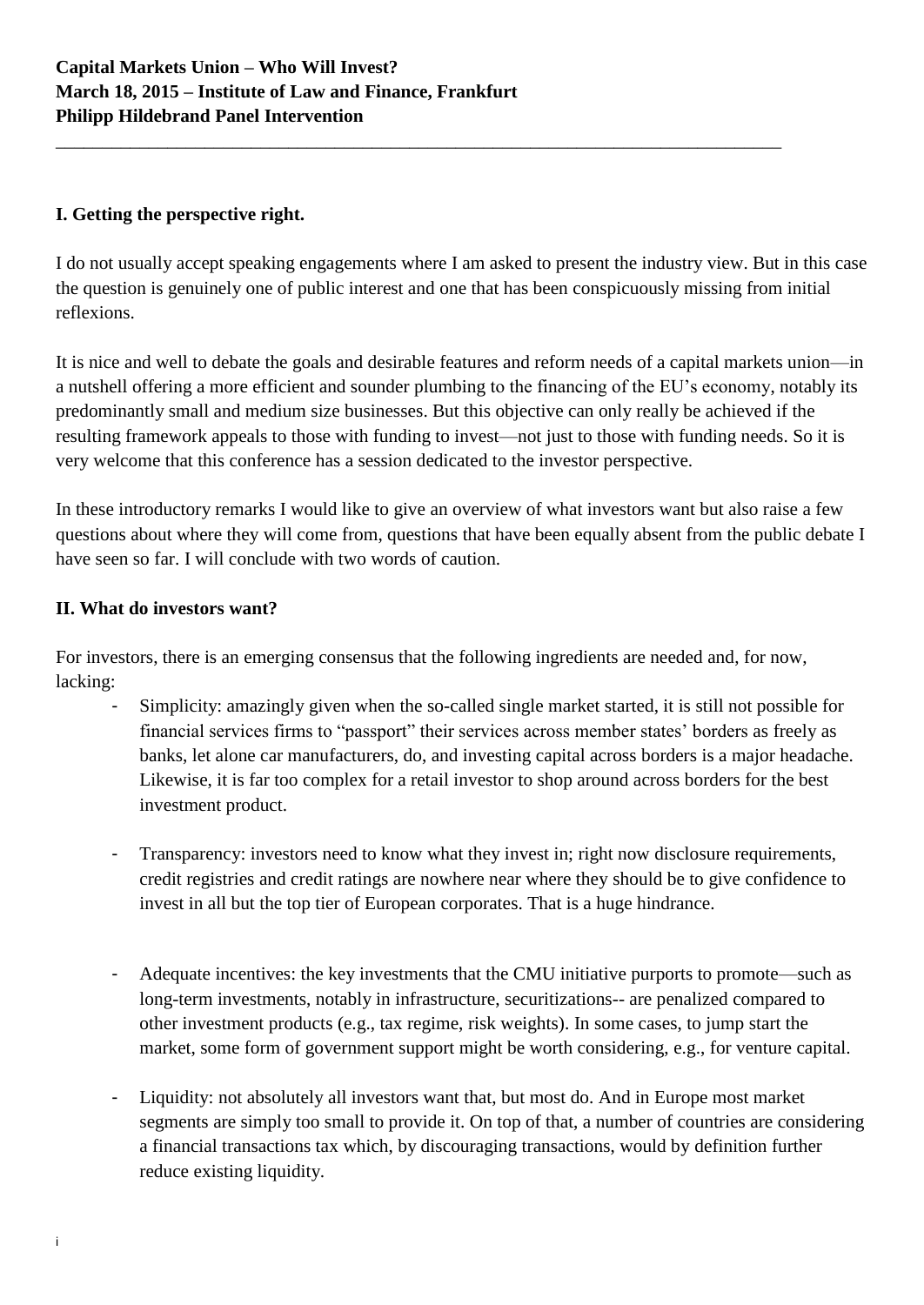This brings us to the elephant in the room of cross-border securities. Only with such securities can European capital markets reach a size and scale comparable to the US, providing adequate liquidity and risk diversification. Indeed without such securities one might challenge whether there is a capital markets union at all. A very encouraging first step to deal with the thorny issue of cross-border investment, especially in the area of private capital, was taken with the European Long Term Investment Funds (ELTIFs)—which are not perfect but have the merit of allowing a fund based in one member state to access investment opportunities across the entire single market. Developing the concept of a true investment or asset passport for both ELTIFs and other funds on the same model should be facilitated.

To go further and have genuine cross-border securities, two difficulties come to mind however, both quite challenging.

- One is the need for a minimum degree of harmonization of underlying legal regimes, notably insolvency regimes across countries; without this, pooling securities across borders would be like pooling apples and oranges, a result that makes a very unattractive investment product.
- The other is the creation of cross border "risk free" benchmarks off which to price the rest of the market. Indeed without such a step to prime the cross-border securities market it is somewhat doubtful whether it can emerge at all. The question though is will there be any time soon sufficient political appetite for such a step? This seems doubtful, sadly.

## **III. Where Will Investors Come From?**

One issue in need of clarification is the following: Is the goal of CMU to bring new investors to the table from outside the EU, or to prompt existing ones to reallocate their savings from the banking system to the capital markets? And can we be sure this reallocation is pareto-optimal?

A case can be made that there is scope to bring new investors/investments to the table: the EU as a whole runs a sizable current account surplus, meaning it exports its savings to the rest of the world, to the tune of nearly €300 per year. By definition, these exported savings reflect a lack of sufficient attractive investment opportunities within the EU. In part this has been because of difficulties in the real economy. But in part also, arguably, because of inadequate financial market "plumbing". Thus, if CMU facilitates the creation of new and attractive EU investment products, more financing could indeed be available and tis would benefit the EU economy.

But this current account surplus likely has a large cyclical component. So in steady state, what CMU would accomplish is a reallocation of existing "investments". Would that necessarily improve economic efficiency? Let's consider separately institutional and retail investors.

Institutional investors are heavily invested in government paper, which gives them the liquidity, safety characteristics many need. If they suddenly switch a large chunk of their holdings to private sector securities, the cost of government borrowing will go up, assuming constant supply. Perhaps now is a good time for such a switch: supply is in fact shrinking, and demand from banks has increased owing to post GFC regulations. ECB QE will be an additional source of